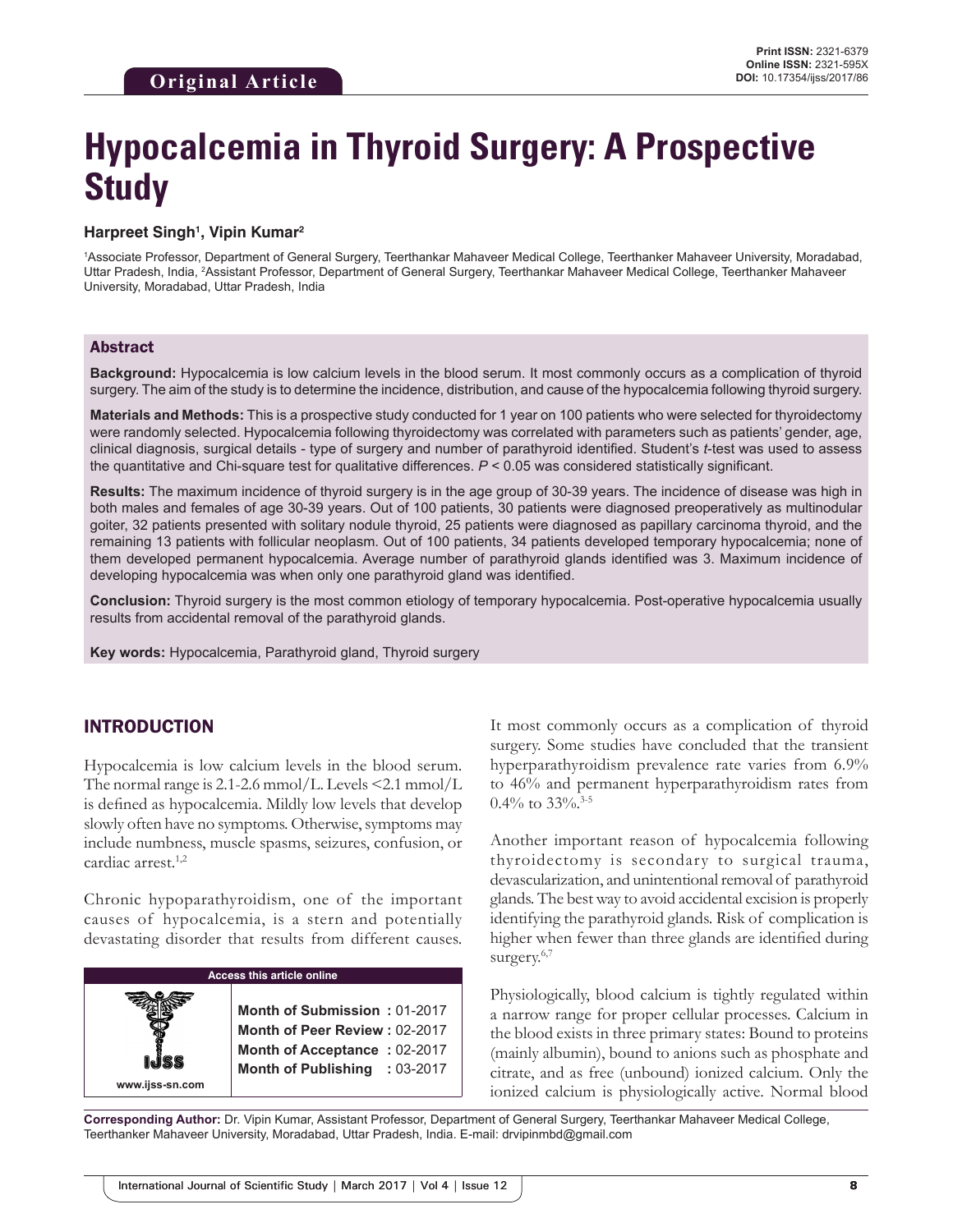calcium level is 8.5-10.5 mg/dL, and that of ionized calcium is 4.65-5.25 mg/dL $^{3,5}$ 

Because a significant portion of calcium is bound to albumin, any alteration in the level of albumin will affect the level of calcium is measured. A corrected calcium level based on the albumin level is: Corrected calcium  $(mg/dL)$  = Measured total Ca  $(mg/dL)$  + 0.8 \* (4.0 – serum albumin [g/dL]). Another way to determine the calcium level is to measure directly the ionized calcium level.<sup>8,9</sup>

The aim of the study is to determine the incidence, distribution, and cause of the hypocalcemia following thyroid surgery.

## MATERIALS AND METHODS

This is a prospective study conducted in Department of General Surgery, Teerthankar Mahaveer Medical College and Research Centre for 1 year. We enrolled 50 patients in the study who were posted for thyroidectomy.. The patients were informed about the study, and written consent was taken. Patients who had recurrent thyroid, concurrent lymph node dissection, and pre-existing hypocalcemia were excluded from the study. Serum albumin and calcium levels were calculated 12 h before surgery. Serum calcium levels were repeated 12 h after surgery, post-operative day 1 and 2.

In this study, calcium level below 8 mg/dL is defined as hypocalcemia. Permanent hypocalcemia was defined as persistent corrected calcium levels <8 mg/dL for 6 months after surgery.

Hypocalcemia following thyroidectomy was correlated with parameters such as patients' gender, age, clinical diagnosis, surgical details- type of surgery and number of parathyroid identified.

Student's *t*-test was used to assess the quantitative and Chi-square test for qualitative differences.  $P \leq 0.05$  was considered statistically significant.

# RESULTS

A total of 50 patients were included in the study, the median age in this study being 34 years. The age ranged from 20 to 79 years with maximum incidence in age group in 30-39 years (Figure 1). The incidence of disease was high in both males and females of age 30-39 years (Figure 2).

Out of 50 patients, 15 patients were diagnosed preoperatively as multinodular goiter, 16 patients presented with solitary nodule thyroid, 14 patients were diagnosed as papillary carcinoma thyroid, and the remaining 5 patients with follicular neoplasm (Figure 3).

Out of 50 patients, 17 patients developed temporary hypocalcemia; none of them developed perm0pocalcemia. The mean age of patients developing hypocalcemia was 42.16 years. Average number of parathyroid glands identified was 3. Maximum incidence of developing hypocalcemia was when only one parathyroid gland was identified (Table 1 and Figure 4).



**Figure 1: Distribution of age (years)**



**Figure 2: Distribution of sex in different age groups**



**Figure 3: Distribution of patients on the basis of pre-operative clinical diagnosis**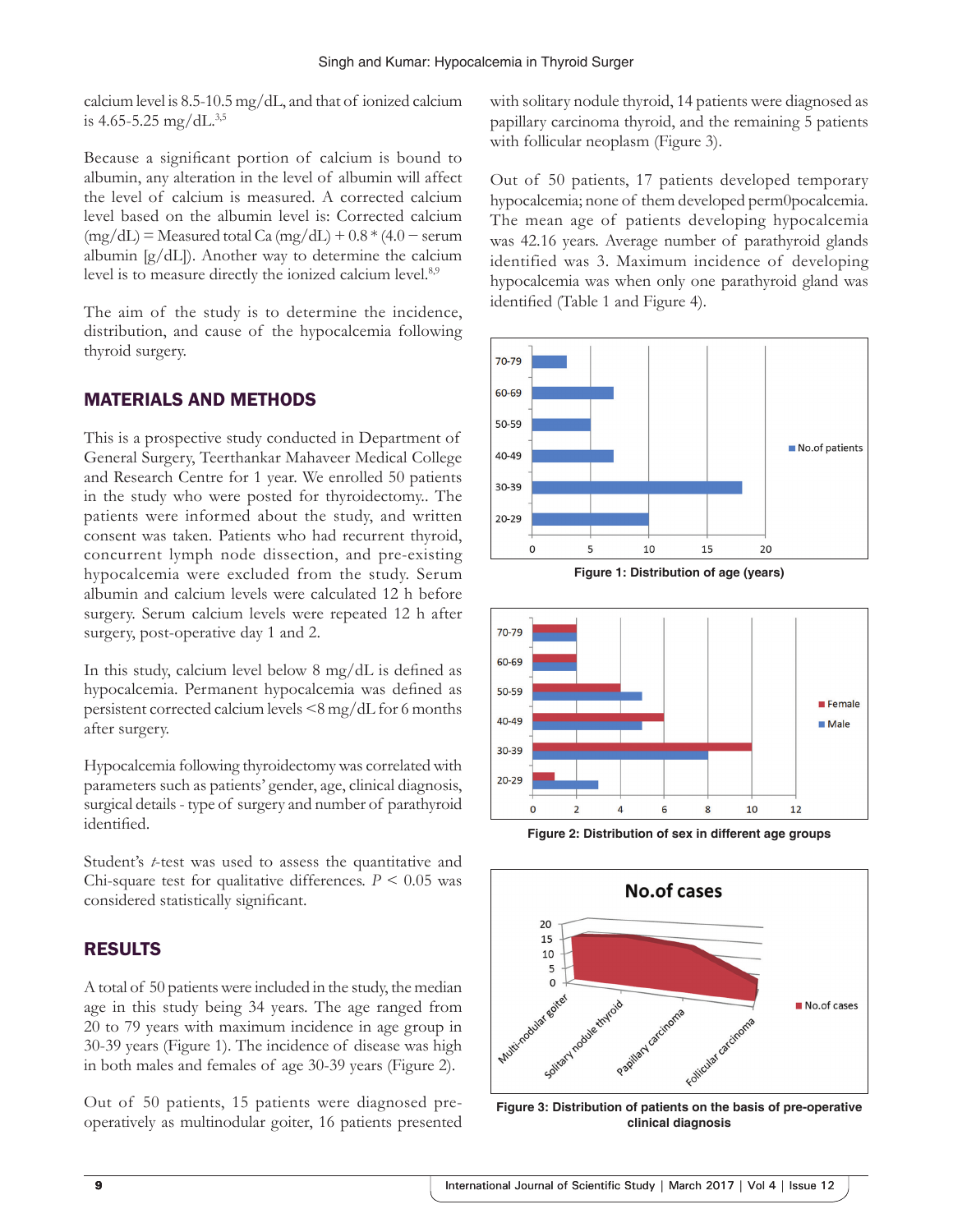### **Table 1: Number of parathyroid glands identified and incidence of hypocalcemia**

| <b>Number of glands</b> | Number of<br>patients | Incidence of<br>hypocalcemia | Percentage<br>of incidence |
|-------------------------|-----------------------|------------------------------|----------------------------|
| All 4 glands identified | 23                    |                              | 4.3                        |
| 3 glands identified     | 10                    | 3                            | 30                         |
| 2 glands identified     | 12                    | 9                            | 75                         |
| 1 gland identified      | 5                     |                              | 80                         |



**Figure 4: Graph representing the incidence of hypocalcemia on the basis of number of glands identified**

## **DISCUSSION**

Thyroid surgery is mainly followed by hypocalcemia. The incidence of hypocalcemia is high in the first postoperative day in this study. The common symptoms which patients complained are circumoral numbness and tingling sensation. In 5% of patients, carpopedal spasm was the main complaint. In contrast to our study, Sasson *et al*. 10 and Lin et al.<sup>8</sup> did not find any link between hypocalcemia and incidental parathyroid removal; Sippel *et al*. 11 stated that the incidental parathyroid removal group had significantly lower post-operative calcium levels, and this is in favor with our outcomes.

Post-operative hypocalcemia mainly results from injury, devascularization, and accidental removal of the parathyroids. Hypocalcemia can remain for longer periods in patients who encounters injury/amputation of parathyroid glands.3

In the present study, total thyroidectomy was found to be a threat for the accompanying parathyroid exclusion. Near-total thyroidectomy can also be a risk factor for hypocalcemia but lesser than total thyroidectomy. This finding is favored by many studies.3,6,12

All the patients who developed hypocalcemia were due to temporary hypoparathyroidism, and succeeding follow-up exhibited normal serum calcium levels. The reason behind this may be temporary spasm of the vessels supplying the parathyroid glands and hence the consequential tetany. To avoid hypoparathyroidism, it is important to preserve the parathyroid glands and their vascular supply during thyroid surgery.3

The normal location of parathyroid glands is extracapsular mainly on the posterior surface of the thyroid gland. Other variations in the location are extracapsular (58%), intracapsular (20%), and intrathyroidal (22%). The superior parathyroid glands are usually located at the superior pole of the posterior thyroid gland near the cricothyroid junction, while the inferior parathyroid glands are usually found in the lower pole of the thyroid gland.<sup>5</sup>

While identification of all four parathyroid glands is traditionally recommended to reduce post-operative hypoparathyroidism, there are recent studies suggesting that the identification of a greater number of identified parathyroid glands intraoperatively does not reduce the incidence of hypoparathyroidism. In contrast to these studies, we found that the incidence of hypocalcemia is directly proportional to decrease in the number of parathyroid glands identified.

# **CONCLUSION**

The present study furnished the following suggestions:

- a. Thyroid surgery is the most common etiology of temporary hypocalcemia
- b. Post-operative hypocalcemia usually results from accidental removal of the parathyroid glands.

# REFERENCES

- 1. Falk SA, Birken EA, Baran DT. Temporary postthyroidectomy hypocalcemia. Arch Otolaryngol Head Neck Surg 1988;114:168-74.
- 2. Percival RC, Hargreaves AW, Kanis JA. The mechanism of hypocalcaemia following thyroidectomy. Acta Endocrinol (Copenh) 1985;109:220-6.
- 3. Wingert DJ, Friesen SR, Iliopoulos JI, Pierce GE, Thomas JH, Hermreck AS. Post-thyroidectomy hypocalcemia. Incidence and risk factors. Am J Surg 1986;152:606-10.
- 4. Thomusch O, Machens A, Sekulla C, Ukkat J, Brauckhoff M, Dralle H. The impact of surgical technique on postoperative hypoparathyroidism in bilateral thyroid surgery: A multivariate analysis of 5846 consecutive patients. Surgery 2003;133:180-5.
- 5. Güllüoglu BM, Manukyan MN, Cingi A, Yegen C, Yalin R, Aktan AO. Early prediction of normocalcemia after thyroid surgery. World J Surg 2005;29:1288-93.
- 6. Thomusch O, Machens A, Sekulla C, Ukkat J, Lippert H, Gastinger I, *et al.* Multivariate analysis of risk factors for postoperative complications in benign goiter surgery: Prospective multicenter study in Germany. World J Surg 2000;24:1335-41.
- 7. Zambudio AR, Rodríguez J, Riquelme J, Soria T, Canteras M, Parrilla P. Prospective study of postoperative complications after total thyroidectomy for multinodular goiters by surgeons with experience in endocrine surgery. Ann Surg 2004;240:18-25.
- 8. Lin DT, Patel SG, Shaha AR, Singh B, Shah JP. Incidence of